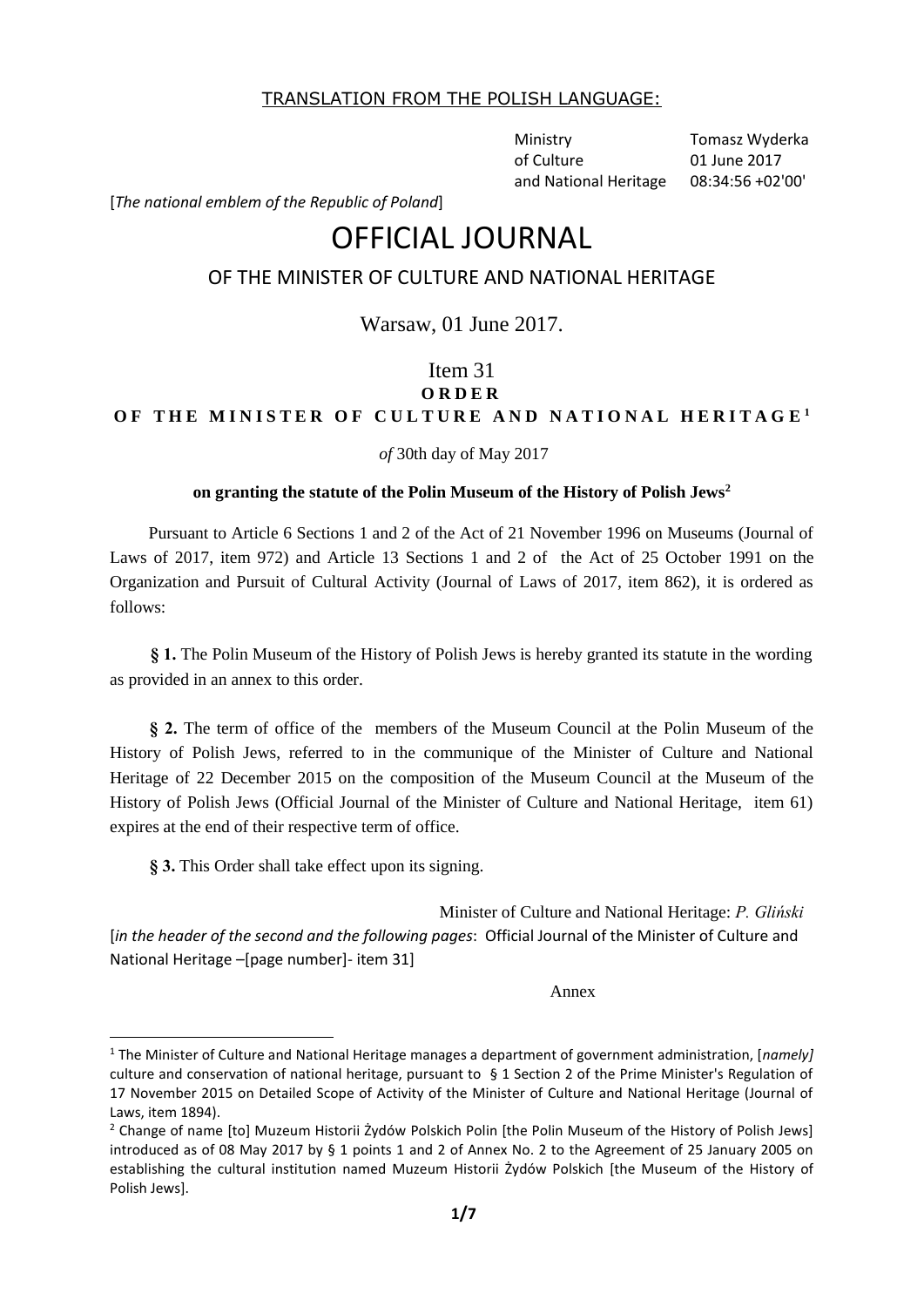to the Order of the Minister of Culture and National Heritage of 30 May 2017 (item 31)

### **STATUTE**

#### **OF THE POLIN MUSEUM OF THE HISTORY OF POLISH JEWS**

## **Chapter 1 General Provisions**

**§ 1.** The Polin Museum of the History of Polish Jews, hereinafter referred to as the "Museum", operates in particular pursuant to:

1) the Act of 25 October 1991 on the Organization and Pursuit of Cultural Activity (Journal of Laws of 2017, item 862), hereinafter referred to as the "Act on the Organization and Pursuit of Cultural Activity" to the extent to which it is applicable to the institutions of culture established pursuant to Article 21 Section 2 of the Act on the Organization and Pursuit of Cultural Activity;

2) the Act of 21 November 1996 on Museums (Journal of Laws of 2017 , item 972), hereinafter referred to as the "Act on Museums", to the extent to which it is applicable to the institutions of culture established pursuant to Article 21 Section 2 of the Act on the Organization and Pursuit of Cultural Activity;

3) the Agreement of 25 January 2005 on Establishing the Cultural Institution Named Muzeum Historii Żydów Polskich Polin [the Polin Museum of the History of Polish Jews], hereinafter referred to as the "Agreement";

4) Statute.

**§ 2.** 1. The founders of the Museum are the capital city of Warsaw, hereinafter referred to as the "City", and the minister competent for the matters of culture and conservation of national heritage, hereinafter referred to as the "Minister", jointly referred to as the "Organizers", and Stowarzyszenie Żydowski Instytut Historyczny w Polsce [The Association of the Jewish Historical Institute of Poland] with its registered office in Warsaw, hereinafter referred to as the "Association". The City, the Minister and the Association are hereinafter jointly referred to as the "Founders".

2. The Museum is an institution of culture established by the Founders pursuant to Article 21 Section 2 of the Act on the Organization and Pursuit of Cultural Activity.

3. The Museum has legal personality and is entered into the register of the institutions of culture kept by the Minister under the number RIK 89/2014.

4. The registered office of the Museum shall be the capital city of Warsaw and the area of its activity shall be the territory of the Republic of Poland and abroad.

5. The Museum may use the following abbreviated name form: "Muzeum Historii Żydów Polskich" [the Museum of the History of Polish Jews]

# **Chapter 2 Scope of the Museum Activity**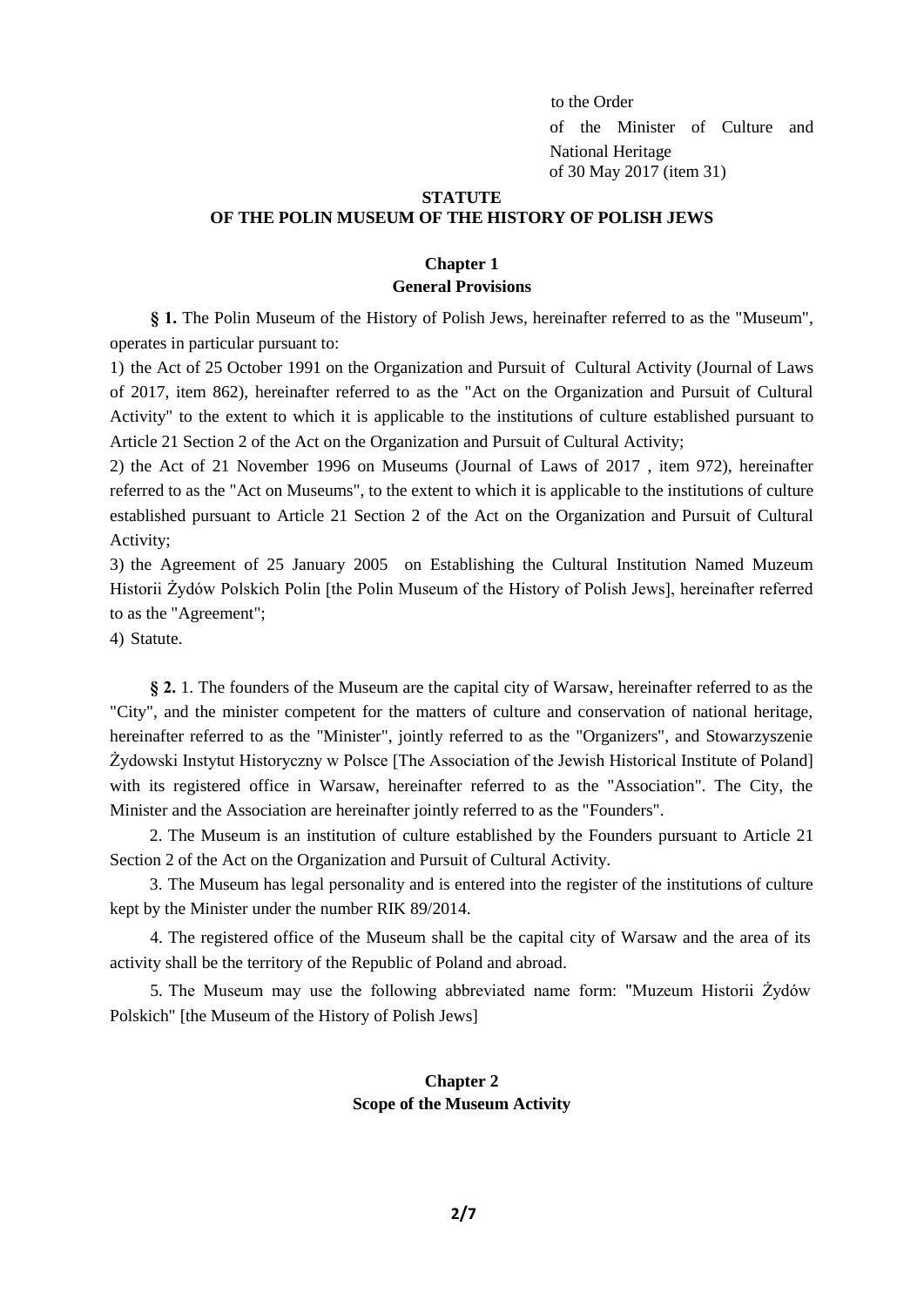**§ 3.** 1. The object of the Museum activity shall be to present the history of Jews in the historical territories of the Republic of Poland, also in Warsaw, and to support the activities meant to educate the young generation in the spirit of mutual tolerance and respect for the Jewish tradition and culture.

2. The Museum shall conduct its activity especially by:

1) collecting artifacts related to the Jewish tradition and culture;

2) cataloging and academic description of collected exhibits;

3) storing the exhibits under conditions that ensure their proper conservation and safety as well as storing them in the manner that permits access to them for academic purposes;

4) securing and conserving the exhibits;

5) lending and accepting artifacts for deposit in accordance with binding regulations;

6) making the accumulated collections available through scientific, educational and exhibition activity;

7) supporting and conducting artistic and culture popularization activity, also by organizing concerts, performances, public discussions, film and multimedia shows;

8) developing, publishing and disseminating publications within its field of activity;

9) maintaining a book and media library for educational purposes;

10) encouraging and undertaking the activity devoted to the popularization of the Jewish history and culture and its links with the Polish and European history and culture;

11) conducting research.

3. The Museum may conduct its operations by cooperating with Polish and foreign cultural, educational and scientific institutions, bodies of government and self-government administration, nongovernmental organizations, the media and other persons and organizational units, including the units without legal personality.

4. The Museum shall collect in particular:

1) the works of art referring to the heritage of the Polish Jews, Polish-Jewish history and remembrance, created both in Poland and abroad, including contemporary works of art;

2) historical mementos related to the history of the Polish Jews, in particular: personal documents, photographs, letters, commemorative albums, pamphlets, postcards and keepsakes constituting elements of cultural life;

3) religious objects used in synagogues [synagogalia], objects related to Judaism and religious tradition;

4) historiographical texts, especially the texts created as an element of preparing permanent and temporary exhibitions, the texts published by the Museum or in collaboration with the Museum;

5) results of preliminary research of sources conducted by the Museum as an element of the works related to the Museum activity;

6) museum databases providing scientific information, especially bibliographies, databases of historical addresses, address lists and name lists;

7) digitized iconography and films referring to the past of the Polish Jews and to the present time, in particular scanned photographs, drawings, plans, drafts [and] maps documenting a given topic, place or person;

8) oral history resources, especially audio and video recordings, film materials derivative of the recordings made and their transcripts.

## **Chapter 3 Managing Body**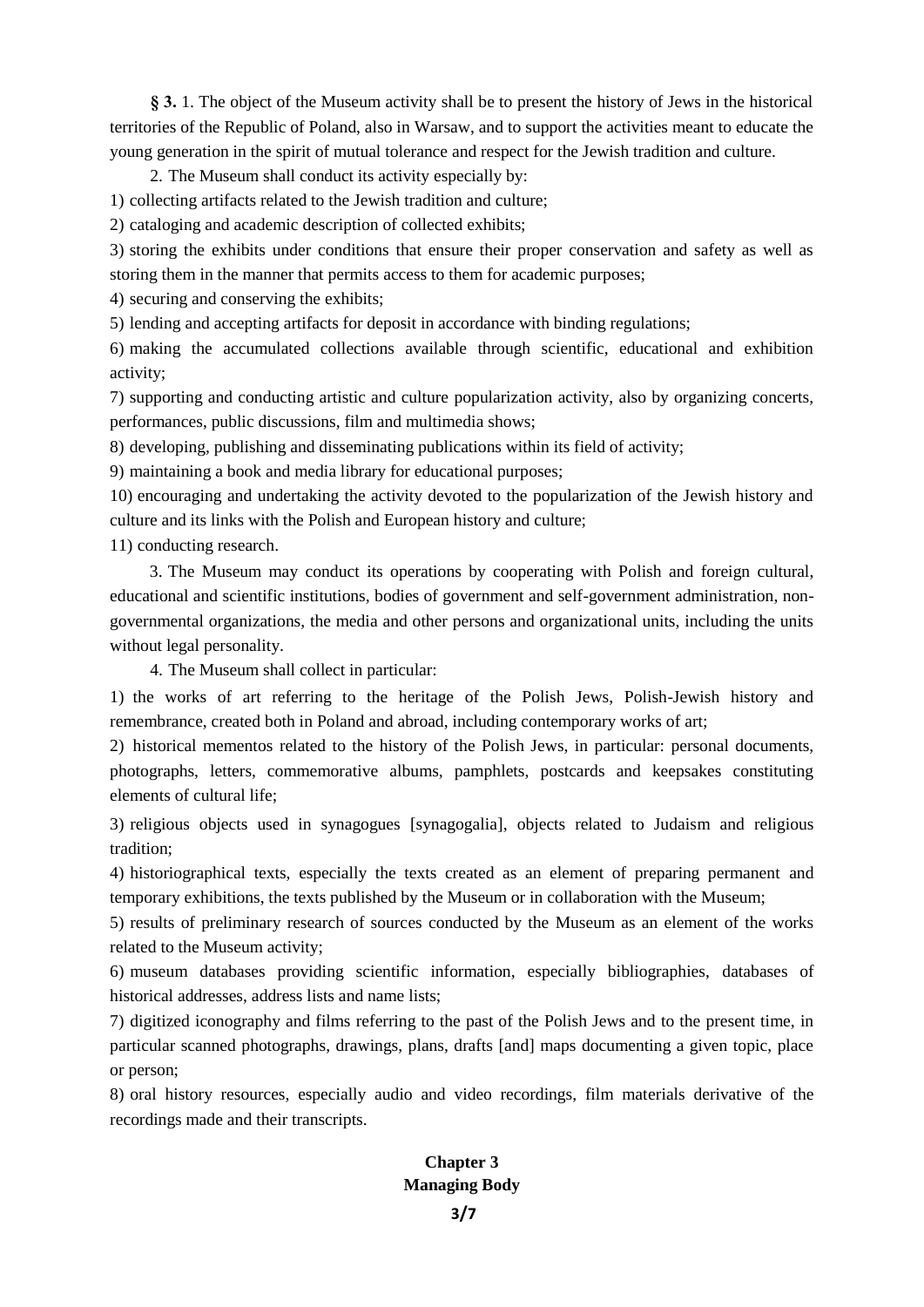**§ 4.** 1. The Museum shall be managed and represented before third parties by its director.

2. The Director shall be appointed and dismissed by the Organizer keeping the register into which the Museum is entered, in consultation with the other Organizer and having obtained the consent of the Association, with due regard for the procedure specified in the Act on the Organization and Pursuit of Cultural Activity.

3. If the Director's function is vacant, the Organizer keeping the register may appoint an acting Director for a period not exceeding twelve months.

4. Performance of any of the acts falling within the scope of the labor law in relation to the Director on behalf of the Museum shall be the power of the Organizer keeping the register into which the Museum is entered.

5. The Director shall be responsible for proper performance of the activity specified in the Statute and for proper management of the Museum property and funds.

6. The scope of the Director's activity shall include in particular:

1) supervision over the collections and their inventorying as well as over the Museum property;

2) presentation, to competent institutions and the Founders, of the works and expenditures schedules, financial reports and applications;

3) supervision over editing the Museum publications;

4) issuing orders;

5) supervision over internal audit;

6) performance of the powers of the entity which has established the library, as set forth in separate laws and regulations;

7) entering and terminating contracts of employment with the Museum employees and taking decisions resulting from industrial relations;

8) creating the conditions which enable planning and performance of defense and crisis management tasks in the Museum as set forth in separate laws and regulations.

**§ 5.** Upon the consent of the Association, the Organizers may entrust a natural or legal person with the Museum management on the terms and in the manner specified in applicable regulations. In such a case the provisions of  $\S$  4 Section 2 shall apply.

**§ 6.** 1. The Director shall be assisted in the Museum management by three deputy [directors]. 2. Deputy [directors] shall be appointed and dismissed by the Director upon the consent of the Founders.

**§7.** 1. The internal organization of the Museum and the scope of duties of individual organizational units shall be defined in Organizational Regulations granted by the Director with due regard for applicable laws and regulations.

2. Any amendment to the Organizational Regulations shall be adopted in the manner specified in Section 1

**§ 8.** 1. The Director shall have the power to perform legal transactions on behalf of the Museum and to make statements concerning the Museum financial and property rights and obligations.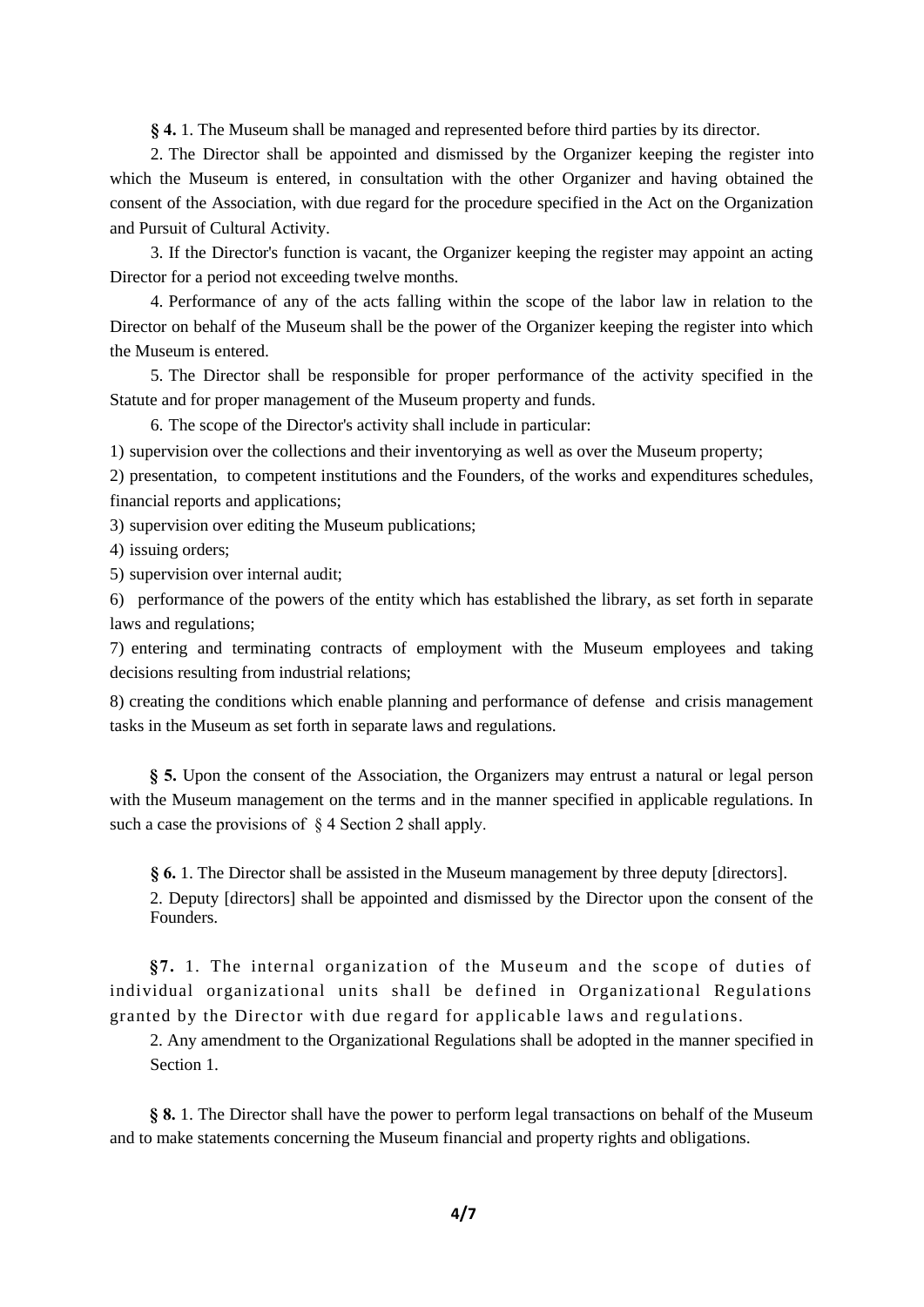2. The Director may appoint attorneys in fact, specifying the scope of proxy, to perform legal transactions on behalf of the Museum.

3. Granting and revoking a power of attorney shall be subject to disclosure in the register of the institutions of culture kept by the Minister, except for the powers of attorney ad litem.

## **Chapter 4 Supervisory Bodies and Advisory Bodies**

**§ 9.** 1. The Museum shall be supervised by the Organizer keeping the register into which the Museum is entered in consultation with the other Founders.

2. The Founders shall keep the right of independent auditing of asset management by the Museum.

**§ 10.** 1. The Museum Council operates at the Museum.

2. The Museum Council:

1) provides supervision over the fulfillment by the Museum of its duties regarding the collections and the society, in particular over the performance of the following objectives:

a) collection and permanent conservation of natural and cultural heritage of tangible and intangible nature,

b) providing information on values and content of accumulated exhibits,

c) popularization of the basic values of both Polish and World history, science and culture,

d) shaping both cognitive and aesthetic sensitivity and enabling use of the exhibits;

2) evaluation, based on annual reports on the Museum activity presented by its Director, of the operations of the Museum and providing its opinion on annual business plan submitted by the Director.

3. The term of office of the Museum Council members shall be four years.

**§ 11.** 1. The Museum Council shall be comprised of 15 members.

2. The members of the Museum Council shall be appointed and dismissed by the Organizer keeping the register into which the Museum is entered, in consultation with the other Organizer and having obtained the consent of the Association, with the reservation that:

1) 5 members of the Museum Council shall be appointed from among the candidates proposed by the entities referred to in article 11 section 5 of the Act on Museums designated by the Organizer keeping the register into which the Museum is entered;

2) 5 members of the Museum Council shall be appointed from among the candidates proposed by the entities referred to in article 11 section 5 of the Act on Museums designated by the other Organizer;

3) 5 members of the Museum Council shall be appointed from among the candidates designated by the Association.

**§ 12.** 1. The Chairman of the Museum Council shall be elected from among its members.

2. Resolutions of the Museum Council shall be adopted by a simple majority of votes with the participation of minimum one half of the members of the Museum Council as provided for by the Statute. Voting by postal ballot shall be acceptable.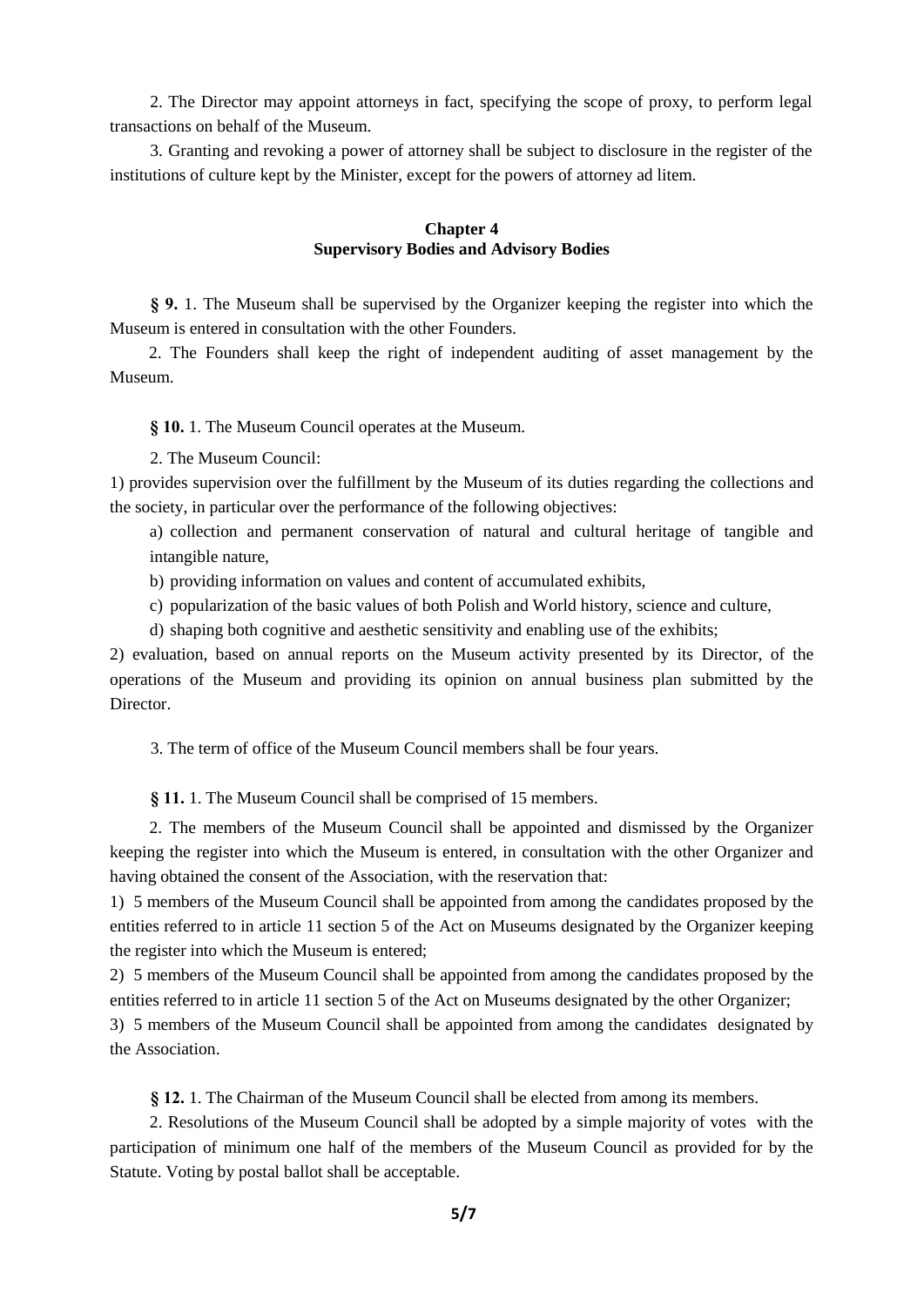3. A detailed operational procedure for the Museum Council shall be specified in the regulations adopted by the Council.

4. Administrative and office services for the Museum Council shall be provided by the Museum.

**§ 13.** 1. The Director may appoint, at his/her own initiative or at the request of no less than one half of the museologists employed at the Museum, collective advisory bodies which can be permanent in nature or be appointed for implementation of a specific task. Appointing an collective body, the Director shall specify its object of activity and number of its members.

2. The members of a collective body shall include the people appointed by the Director from among the employees of the Museum or third parties.

3. A collective body shall provide opinions on the issues constituting its object of activity.

4. The decisions of such collective bodies shall be adopted by a simple majority in the presence of at least half of its members.

5. The Chairman of a collective body shall be elected from among its members.

6. Administrative and office services for collective bodies shall be provided by the Museum.

## **Chapter 5 Financial Management of the Museum**

**§ 14.** 1. The Museum financial management shall follow the standards specified in the Act on the Organization and Pursuit of Cultural Activity and other applicable laws and regulations.

2. The basis for the Museum financial management shall be a financial plan for the Museum defined by the Director with due regard for the amount of subsidies provided by the Organizers and the funds provided by the Association.

3. The financial plan for the Museum should be drawn up in accordance with the provisions of the Act of 27 August 2009 on Public Finance (Journal of Laws of 2016, item 1870, as amended.<sup>3</sup>), within the time limits and in the manner as provided for in the legal regulations applicable to the Organizers.

4. The objectives following from the scope of the Museum activity shall be pursued with the use of the Museum assets.

**§ 15.** The funds necessary for pursuing the Museum activity shall be provided by the Organizers in the form of specified-user subsidies and by the Association in the form provided for by the law.

**§ 16.** The sources of the Museum operations financing shall be the following:

1) subsidies provided by the Organizers, including:

a) specified-user subsidies for financing current operations in the scope of performed statutory activities, including preventive and corrective facility maintenance,

- b) designated subsidies for financing or co-financing of investment expenditures,
- c) designated subsidies for the implementation of specific tasks and programs;
- 2) the funds received from the Association;

**.** 

3) income from conducted activity, including the sale of movable assets;

<sup>&</sup>lt;sup>3</sup> The amendments to the consolidated text of the said act were published in the Journal of Laws of 2016, items 1948, 1984 and 2260 and of 2017, items 60, 191, 659, 933 and 935.